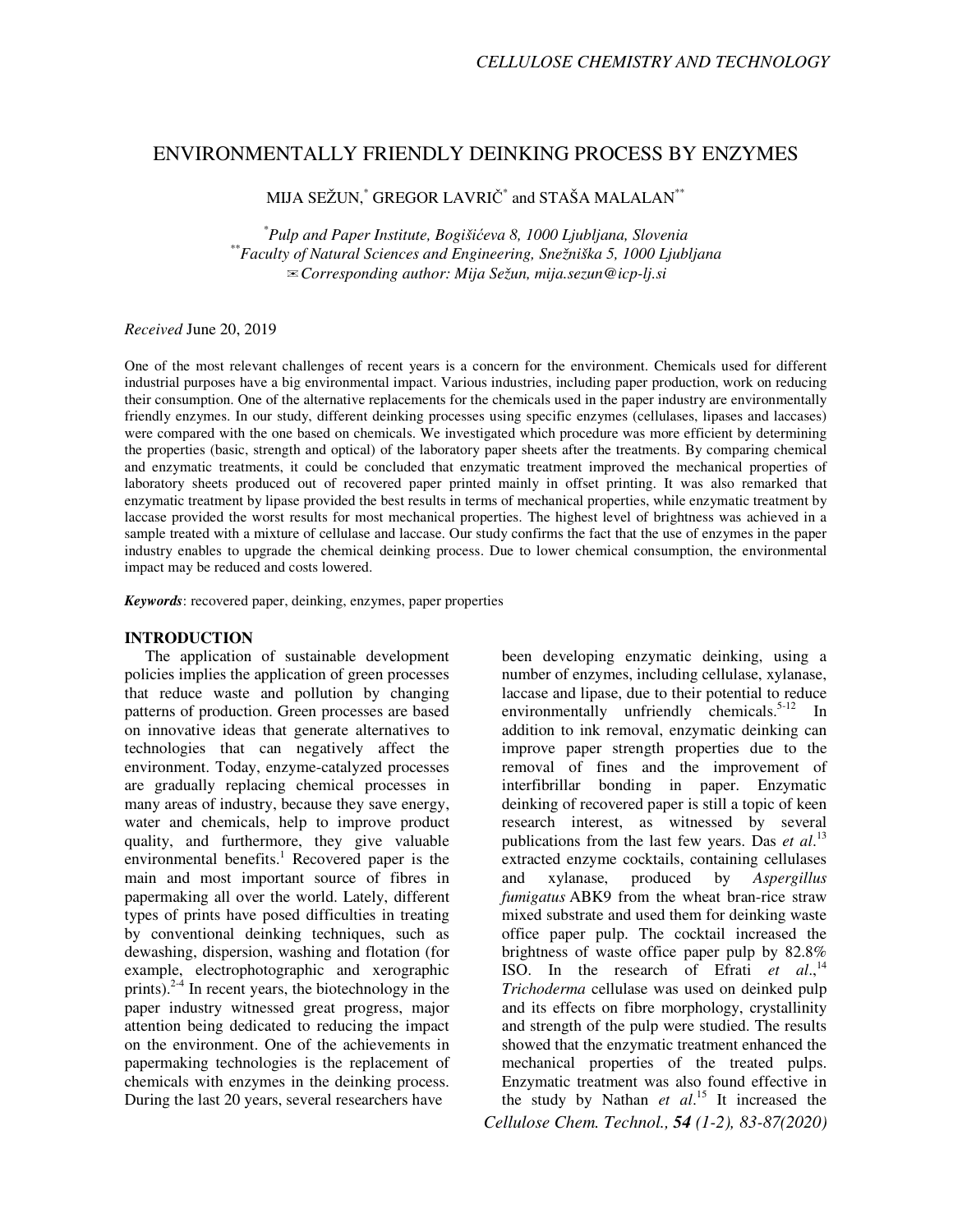brightness of recovered newspaper paper by up to 10%. A recent study by Vinod Kumar *et al*. 16 concluded that individual treatment of paper pulp with enzymes (cellulase/xylanase) could enhance the paper brightness to about 32.86%, whereas the combinational effect could enhance brightness to only about 28.67%. The results of Akbari *et al*. 17 from a recent study seem to be well-grounded. The effect of pH variations on deinking efficiency of old newspaper by pectinase was investigated in their study. The results showed that more efficient pectinase deinking of old newspaper can be achieved at a pH level of 4-4.5, as indicated by the improved optical and mechanical properties of standard handsheets obtained by enzymatic deinking at pH levels ranging from 4 to 5.

### **EXPERIMENTAL**

### **Sample**

A recovered paper sample was obtained from a Slovenian producer of newsprint and coated graphic papers. The recovered paper was previously evaluated according to the standard EN 643. The mixture of different types of recovered paper contained 60-70% of newspapers and magazines. Most of the recovered paper was offset printed (95%), while the remaining 5% included other printing technologies (flexography, inkjet, electrophotographic *etc*.). For the experiment, we took three different samples of the most commonly used recovered paper. The samples were merged and cut to a size of  $2 \times 2$  cm. We determined dry matter, according to the standard EN 14346: 2007, and the loss on ignition of dry matter according to the standard DIN EN 12879: 2001. Each sample weighed 75 g of absolutely dry matter. The deinking process was carried out by a slightly modified INGEDE 11 method.

### **Chemical deinking process**

During the experiment, we used the following chemicals: sodium hydroxide (NaOH), collector (Nopco flot), sodium silicate  $(Na<sub>2</sub>SiO<sub>3</sub>)$ , hydrogen peroxide  $(H_2O_2)$ . All these chemicals were obtained from the Slovenian paper mill Vipap Videm Krško d.d.

An amount of 100 mL of  $H_2O_2$  was added into the solution of chemicals (400 mL) and the mixture was diluted with water to a volume of 1500 mL. 75 g of sample was added to the mixture of chemicals during constant stirring at 3000 rpm in a thermostated spreader (T =  $45^{\circ}$ C, time of mixing = 20 minutes). The temperature was maintained by using a water bath. Once the dissolution was completed, the mixture was stabilized in a water bath for 60 minutes at a constant temperature of 45 °C. Based on the standard, the recommended pH value was set to 9.48. The next step was the flotation of the previously dissolved sample, which took place in a flotation cell in the presence of water (18 L). Substance concentration during flotation

was 0.42%. After the flotation process, laboratory paper sheets were prepared.

#### **Enzymatic deinking process**

In the study, we used enzymes in addition to chemicals, as well as mixtures of enzymes and chemicals. Optimal conditions for the enzymes' activity, as well as their optimum quantity, were determined on the basis of a literature review and preliminary laboratory tests, which defined the conditions (temperature, time, pH value and quantity) under which each individual enzyme performed best. We used the enzymes described below.

### *Cellulase*

An amount of 75 g of absolutely dry matter was mixed using the spreader in 1400 mL of water. 1.8 µL of cellulase enzyme (Celluclast, Novozymes) was added to the mixture and dissolved for 30 min at an initial temperature of 55 °C and pH value of 5.5, under constant stirring at 3000 rpm.

### *Lipase*

Another enzyme we used was lipase (Resinate, Novozyme). According to the above-mentioned process, 17.1 µL of lipase was added to the mixture of absolutely dry matter and water, and dissolved for 30 minutes at 50 °C and a pH value of 6.5.

### *Laccase*

Laccase (Sigma Aldrich) was prepared in a buffer solution (1 mg/mL) and mixed by a spreader. After 30 minutes of dissolution, as in previous experiments, the same amount of chemicals was added. The pH value was 6 and the temperature was 25 °C.

### *Enzyme mixture*

During the last experiment,  $\frac{1}{4}$  (17.1 µL) cellulase enzyme and  $\frac{3}{4}$  (11.8 µL) of laccase enzyme and the same amount of chemicals as in previous experiments were added to the spreader. The pH value was 6 and the temperature – 50  $^{\circ}$ C. At the end of the deinking procedure, laboratory paper sheets were prepared. The paper sheets were produced on Rapid-Köthen apparatus, in accordance with ISO 5269-2:2004. All the paper samples were conditioned according to ISO 187:1990 before testing. All tests were carried out at 50% relative humidity, at a temperature of 23  $^{\circ}$ C.

In accordance with the standards, we determined the following characteristics: grammage (ISO 536:2012), thickness (ISO 534:2011), density (ISO 534:2011), tear index (ISO 1974:2012), burst index (ISO 2758:2014), elongation at break (ISO 1924- 2:2008) and tensile index (ISO 1924-2:2008), ISO brightness (ISO 2470-1) and opacity (ISO 2471). The properties of the laboratory paper sheets were determined at the temperature of 23 °C and 50% relative humidity.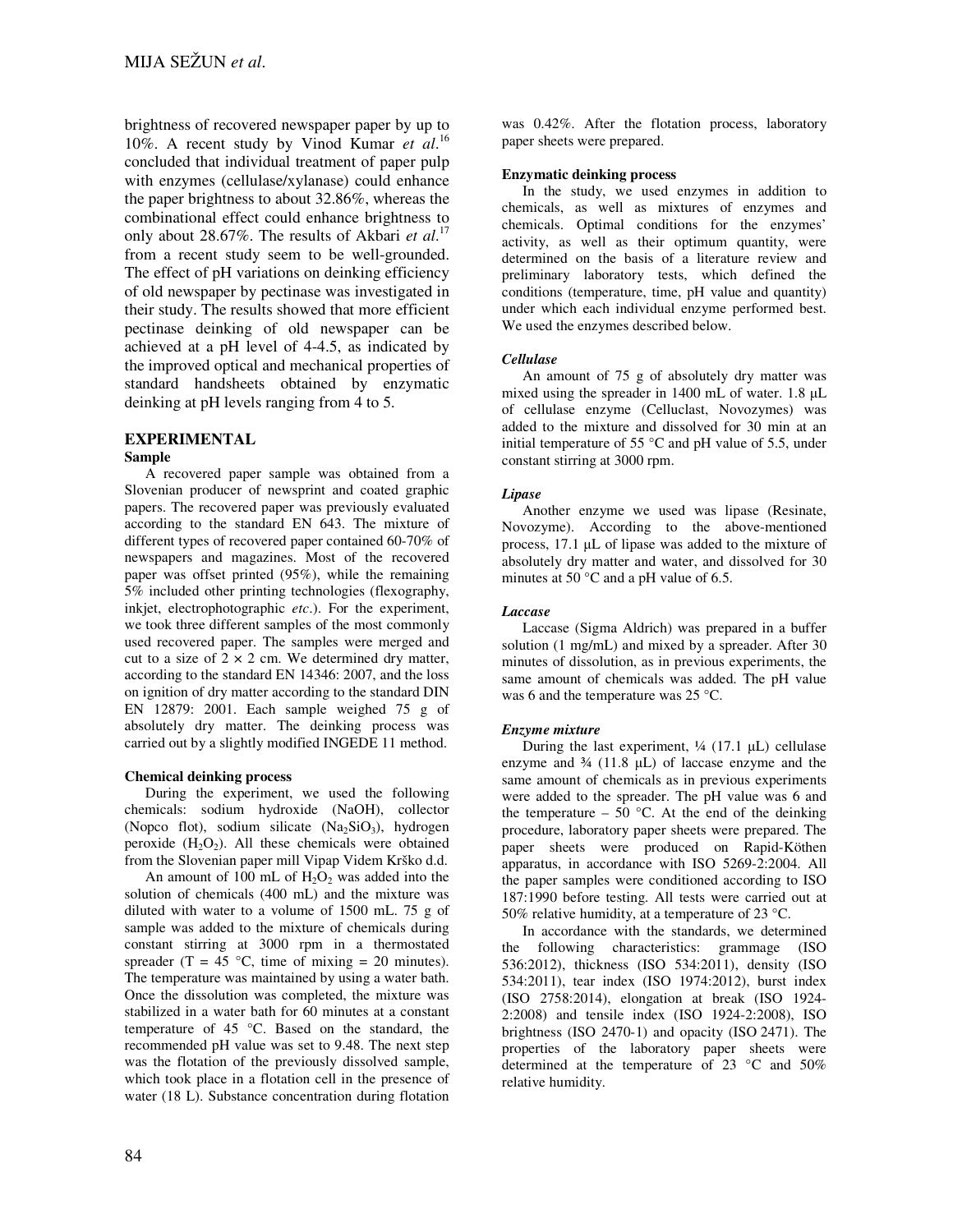### **RESULTS AND DISCUSSION**

The results of basic (Table 1), strength (Table 2) and optical properties (Figs. 1 and 2) of paper after the deinking process are shown and discussed below.

## **Basic properties of paper after deinking process**

Table 1 shows the basic properties (grammage, thickness and density) of the laboratory paper sheets achieved after the deinking process. From the values of these parameters, we can conclude that all the samples achieved similar levels of those properties. This can be explained by the fact that the paper sheets were produced under completely controlled laboratory conditions.

### **Strength properties of paper after deinking process**

The enzymatic treatment, in combination with chemicals, has mostly improved the elongation at break and the tensile index of the samples. The highest tensile index values were obtained by treating the mixture with cellulase. We can conclude that cellulase opened the fibre structure, increased the fibril content and thus contributed to better inter-fibre bonding. All these effects of cellulose treatment have already been proven in one of our preliminary researches on enzymatic fibrillation of cellulose fibres.<sup>18</sup>

Overall, the best results were achieved by the lipase treatment. Most of the recovered paper was printed by the offset printing technique (95%). The composition of the offset printing ink vehicle is based on natural resins and vegetable and mineral oils. Lipase has the ability to degrade the structure of those oils (esters of higher fatty acids). Thus, it can be assumed that the enzymatic treatment with lipase reduced the content of oils in the paper, thereby improving inter-fibre bonds.<sup>19,20</sup> The values of the tear and burst index increased following most of the enzymatic treatments, probably due to the higher content of the fine fraction, conducing to an improvement of inter-fibre bonding. The highest values were obtained after the lipase treatment, while the lowest values were again achieved following the enzymatic treatment by laccase (alone or in combination with cellulase).

## **Optical properties of paper after deinking process**

The highest level of ISO brightness (Fig. 1) was achieved for the sample treated by a mixture of cellulase and laccase. We assume that cellulase caused the opening of the fibre structure, allowing the printing ink to separate from the surface of the cellulose fibers. $15$  The treatment with lipase was also effective. It is assumed that lipase removed the oils present in offset printing inks, thus contributing to an improved brightness of the sample.

| Treatment                   | Basic properties              | $\bar{x}$ |
|-----------------------------|-------------------------------|-----------|
| Chemicals                   | Grammage $(g m^{-2})$         | 70.9      |
|                             | Thickness (mm)                | 0.13      |
|                             | Density (kg m <sup>-3</sup> ) | 534       |
| $Chem. +$<br>cellulases     | Grammage $(g m^{-2})$         | 58.5      |
|                             | Thickness (mm)                | 0.11      |
|                             | Density (kg $m^{-3}$ )        | 532       |
| $Chem. +$<br>lipases        | Grammage $(g m^{-2})$         | 66.2      |
|                             | Thickness (mm)                | 0.12      |
|                             | Density (kg $m^{-3}$ )        | 570       |
| $Chem. +$<br>laccases       | Grammage $(g m^{-2})$         | 63.2      |
|                             | Thickness (mm)                | 0.11      |
|                             | Density (kg m <sup>-3</sup> ) | 565       |
| $Chem. + mix of$<br>enzymes | Grammage (g m <sup>-2</sup> ) | 65.1      |
|                             | Thickness (mm)                | 0.12      |
|                             | Density (kg m <sup>-3</sup> ) | 559       |

Table 1 Basic properties of paper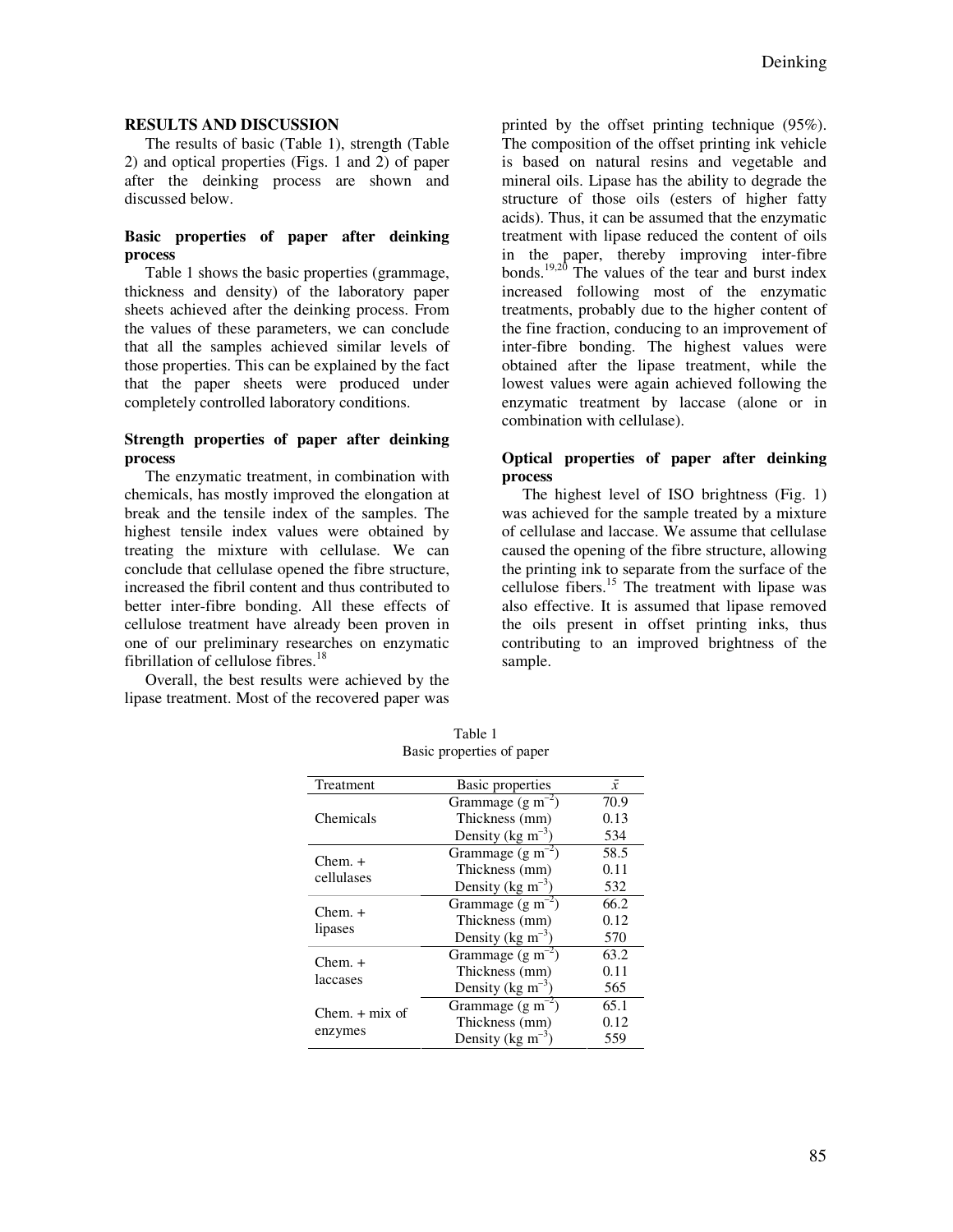| Treatment     | Strength properties                            | $\bar{x}$ |
|---------------|------------------------------------------------|-----------|
| Chemicals     | Elongation at break $(\%)$                     | 2.19      |
|               | Tensile index $(kNm^2 kg^{-1})$                | 33.15     |
|               | Tear index (mNm <sup>2</sup> $g^{-1}$ )        | 5.91      |
|               | Burst index ( $k$ Pam <sup>2</sup> $kg^{-1}$ ) | 2.07      |
|               | Elongation at break $(\%)$                     | 2.36      |
| $Chem. +$     | Tensile index $(kNm^2 kg^{-1})$                | 35.78     |
| cellulases    | Tear index (mNm <sup>2</sup> $g^{-1}$ )        | 6.29      |
|               | Burst index ( $k$ Pam <sup>2</sup> $kg^{-1}$ ) | 2.43      |
|               | Elongation at break $(\%)$                     | 2.36      |
| $Chem. +$     | Tensile index $(kNm^2 kg^{-1})$                | 38.97     |
| lipases       | Tear index (mNm <sup>2</sup> $g^{-1}$ )        | 6.52      |
|               | Burst index ( $k$ Pam <sup>2</sup> $kg^{-1}$ ) | 2.63      |
|               | Elongation at break $(\%)$                     | 2.34      |
| $Chem. +$     | Tensile index $(kNm2 kg-1)$                    | 31.76     |
| laccases      | Tear index (mNm <sup>2</sup> $g^{-1}$ )        | 5.63      |
|               | Burst index ( $k$ Pam <sup>2</sup> $kg^{-1}$ ) | 2.18      |
|               | Elongation at break $(\%)$                     | 2.10      |
| $Chem. + mix$ | Tensile index $(kNm2 kg-1)$                    | 39.13     |
| of enzymes    | Tear index (mNm <sup>2</sup> $g^{-1}$ )        | 5.93      |
|               | Burst index ( $kPam^2$ $kg^{-1}$ )             | 2.39      |

Table 2 Strength properties of paper



100 96.5 95.9 95  $90$ opacity [%] demicals  $85$  $\overline{\bf v}$  chem. + cellulas II chem. + lipase  $80$  $\prime$  chem.  $+$  laccases  $\bullet$  chem. + mix of enzymes 75  $\overline{70}$ 65 sample

Figure 1: Optical properties of paper – ISO brightness  $(\%)$ 

A similar level of ISO brightness was also achieved by the treatment with laccase. We can conclude that laccase caused the degradation of lignin and other components (impurities) and, in this way, contributed to a higher degree of brightness.<sup>21</sup>

The highest level of paper opacity (Fig. 2) was achieved in a sample deinked using chemicals and laccase. On the basis of Figure 2, we can conclude that the results attained for all the samples are similar.

### **CONCLUSION**

By comparing chemical and enzymatic treatments, it can be concluded that enzymatic



treatment improved the mechanical properties of laboratory handsheets. It is also evident that enzymatic treatment using lipase provided the best results in terms of mechanical properties, while enzymatic treatment with laccase provided the worst values for most mechanical properties. The highest level of brightness was achieved for a sample treated with a mixture of cellulase and laccase. Our study confirms the fact that the use of enzymes in the paper industry allows upgrading the process of chemical deinking. Due to lower chemical consumption, the environmental impact may be reduced, and costs lowered. In the literature, there are many examples of enzymatic deinking of different types